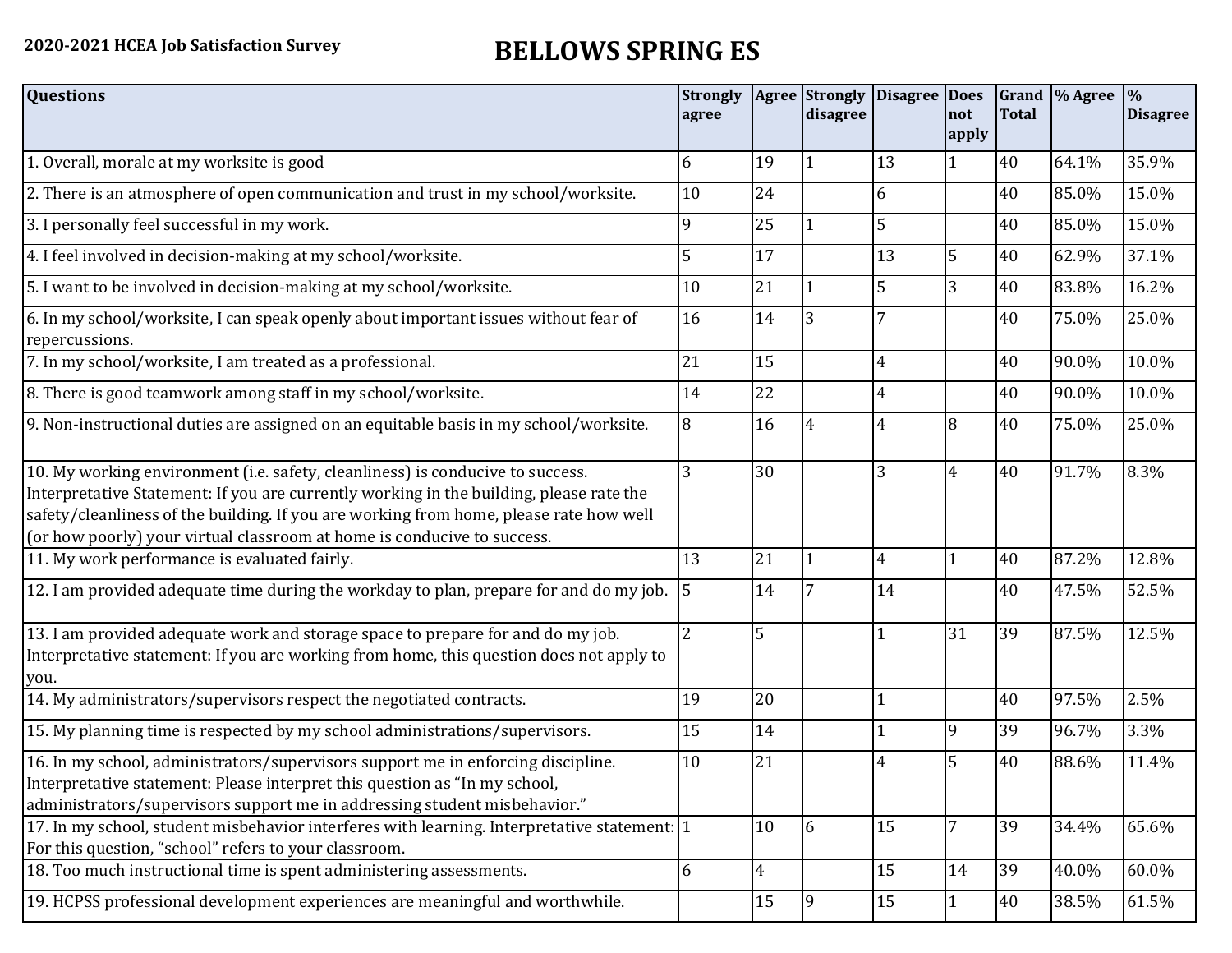## **2020-2021 HCEA Job Satisfaction Survey BELLOWS SPRING ES**

| 20. Increased workload has contributed to a decline in my morale.                                                                                                | 18             | 11 | $\vert$ 1      | 9              |                | 40 | 74.4%  | 25.6% |
|------------------------------------------------------------------------------------------------------------------------------------------------------------------|----------------|----|----------------|----------------|----------------|----|--------|-------|
| 21. I am paid fairly.                                                                                                                                            | 3              | 8  | 11             | 18             |                | 40 | 27.5%  | 72.5% |
| 22. I have confidence in the leadership exhibited by the HCPSS Superintendent.                                                                                   | 9              | 12 | 5              | 14             |                | 40 | 52.5%  | 47.5% |
| 23. I have confidence in the leadership exhibited by the Howard County Board of<br>Education.                                                                    | $\overline{2}$ | 23 | $\overline{5}$ | 10             |                | 40 | 62.5%  | 37.5% |
| 24. I have confidence in the leadership exhibited by the Howard County Education<br>Association (HCEA).                                                          | 17             | 18 | $\mathbf{1}$   | 3              |                | 40 | 89.7%  | 10.3% |
| 25. I feel that HCPSS offers me the possibility of advancing professionally in the field of<br>education.                                                        | $\overline{4}$ | 20 | $\overline{2}$ | 12             | $\overline{2}$ | 40 | 63.2%  | 36.8% |
| 26. In my position, I receive appropriate and adequate support and training.                                                                                     | $\overline{4}$ | 23 | $\overline{2}$ | 10             |                | 39 | 69.2%  | 30.8% |
| 27. During this current school year, I have experienced harassing behavior from<br>colleagues.                                                                   |                |    | 28             | 10             |                | 40 | 2.6%   | 97.4% |
| 28. During this current school year, I have experienced harassing behavior from<br>administrators/supervisors.                                                   | $\mathbf{1}$   | 2  | 29             | 7              |                | 40 | 7.7%   | 92.3% |
| 29. During this current school year, I have experienced harassing behavior from parents.                                                                         |                | 6  | 21             | 12             |                | 40 | 15.4%  | 84.6% |
| 30. At my school I spend most of my PIP time on non-instructional activities.                                                                                    | $\overline{4}$ | 5  | $\overline{2}$ | 17             | 12             | 40 | 32.1%  | 67.9% |
| 31. At my school our administrator includes time during PIP for teacher-initiated<br>collaboration.                                                              | $\overline{4}$ | 19 |                |                | 14             | 40 | 88.5%  | 11.5% |
| 32. In my school, I spend too much time in meetings.                                                                                                             | 5              | 6  | 3              | 26             |                | 40 | 27.5%  | 72.5% |
| 33. In my school, there is adequate support for special education students.                                                                                      |                | 9  | 6              | 21             | 3              | 40 | 27.0%  | 73.0% |
| 34. My administrator/supervisor provides people working from home with flexibility in $ 16 $<br>their workday.                                                   |                | 22 |                | $\overline{2}$ |                | 40 | 95.0%  | 5.0%  |
| 35. My administrator/supervisor has reasonable expectations of workload for staff<br>while in virtual learning.                                                  | 15             | 24 |                |                |                | 39 | 100.0% | 0.0%  |
| 36. Students have adequate technology and tools (hardware/software/connectivity) to<br>participate in virtual learning.                                          | $\overline{5}$ | 28 |                | 5              | $\overline{2}$ | 40 | 86.8%  | 13.2% |
| 37. Staff have adequate technology hardware (e.g. computers, document cameras, other $ 1 $<br>technology hardware) to meet the requirements of virtual learning. |                | 20 | $\overline{4}$ | 15             |                | 40 | 52.5%  | 47.5% |
| 38. HCPSS has provided the software I need to do my job and collaborate with<br>colleagues.                                                                      | 5              | 28 | $\vert$ 1      | 6              |                | 40 | 82.5%  | 17.5% |
| 39. The software and online services provided by HCPSS to do my job are difficult<br>and/or time-consuming to use.                                               | 5              | 15 | $\mathbf{1}$   | 19             |                | 40 | 50.0%  | 50.0% |
| 40. In my class, I feel that students are engaged in virtual learning                                                                                            | 3              | 24 | $\overline{3}$ | $\overline{5}$ | $\overline{5}$ | 40 | 77.1%  | 22.9% |